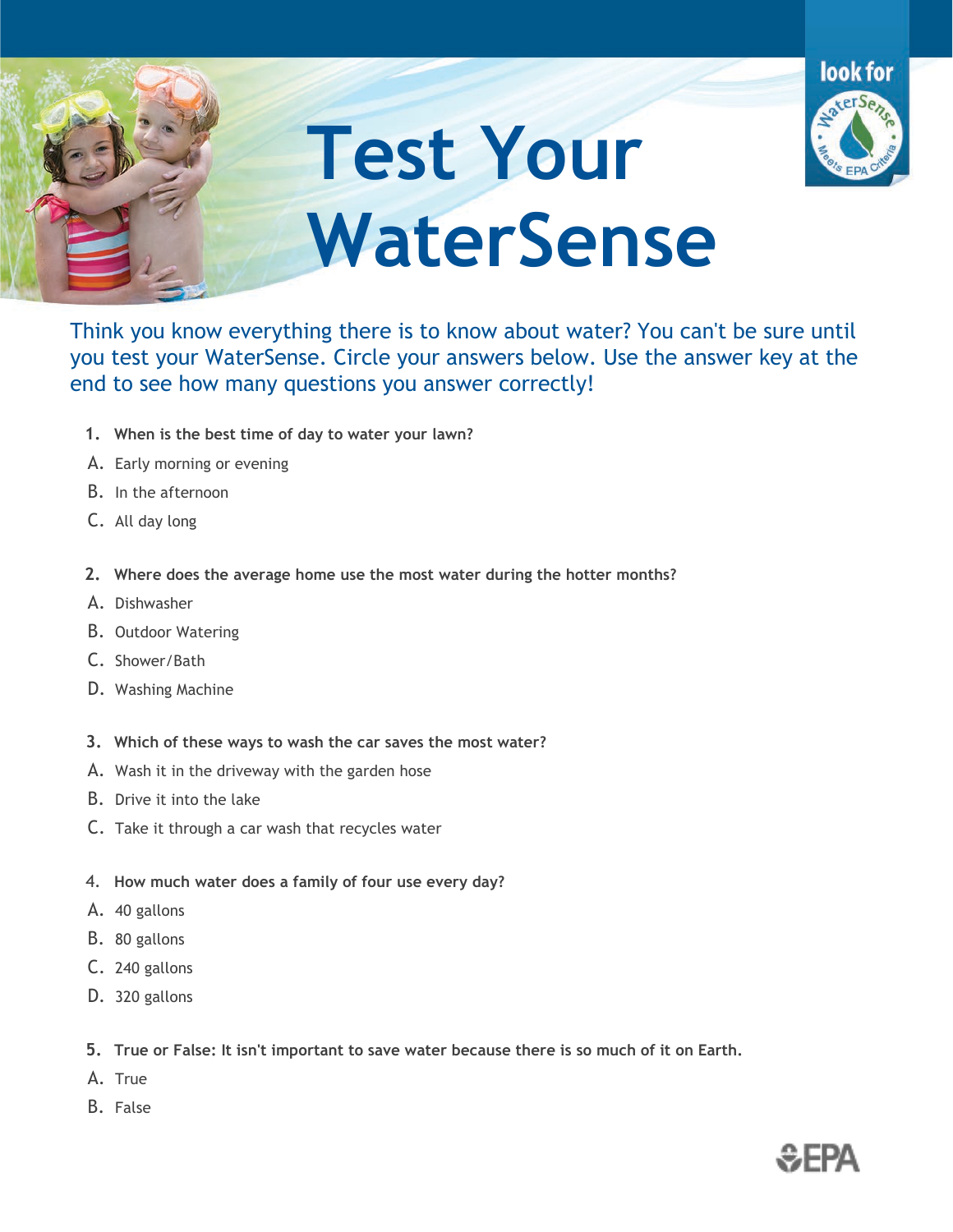- **6. Is washing the dishes one of your chores? Which method uses less water?**
- A. Washing dishes under a running tap
- B. Washing dishes in a fully loaded dishwasher
- **7. True or False: Keeping the water running when you brush your teeth wastes a lot of water.**
- A. True
- B. False
- **8. When you clean off after playing outside, which uses less water?**
- A. Taking a 5 minute shower
- B. Taking a bath
- **9. Which of these everyday objects is a water-saving tool?**
- A. A bucket
- B. A clock
- C. A broom
- D. All of the above
- **10.Which of these activities wastes the MOST water per day in the average home?**
- A. Running the tap while washing dishes
- B. Using a garbage disposal
- C. A leaky toilet
- D. Long showers

## **11.True or False: It is okay to flush some trash down the toilet like cotton balls, wipes, and tissue.**

- A. True
- B. False

## **12.What should you do if you see or hear a leaky faucet in your house?**

- A. Ignore it—drips are no big deal
- B. Do nothing—there is no way to fix a drippy faucet
- C. Tell an adult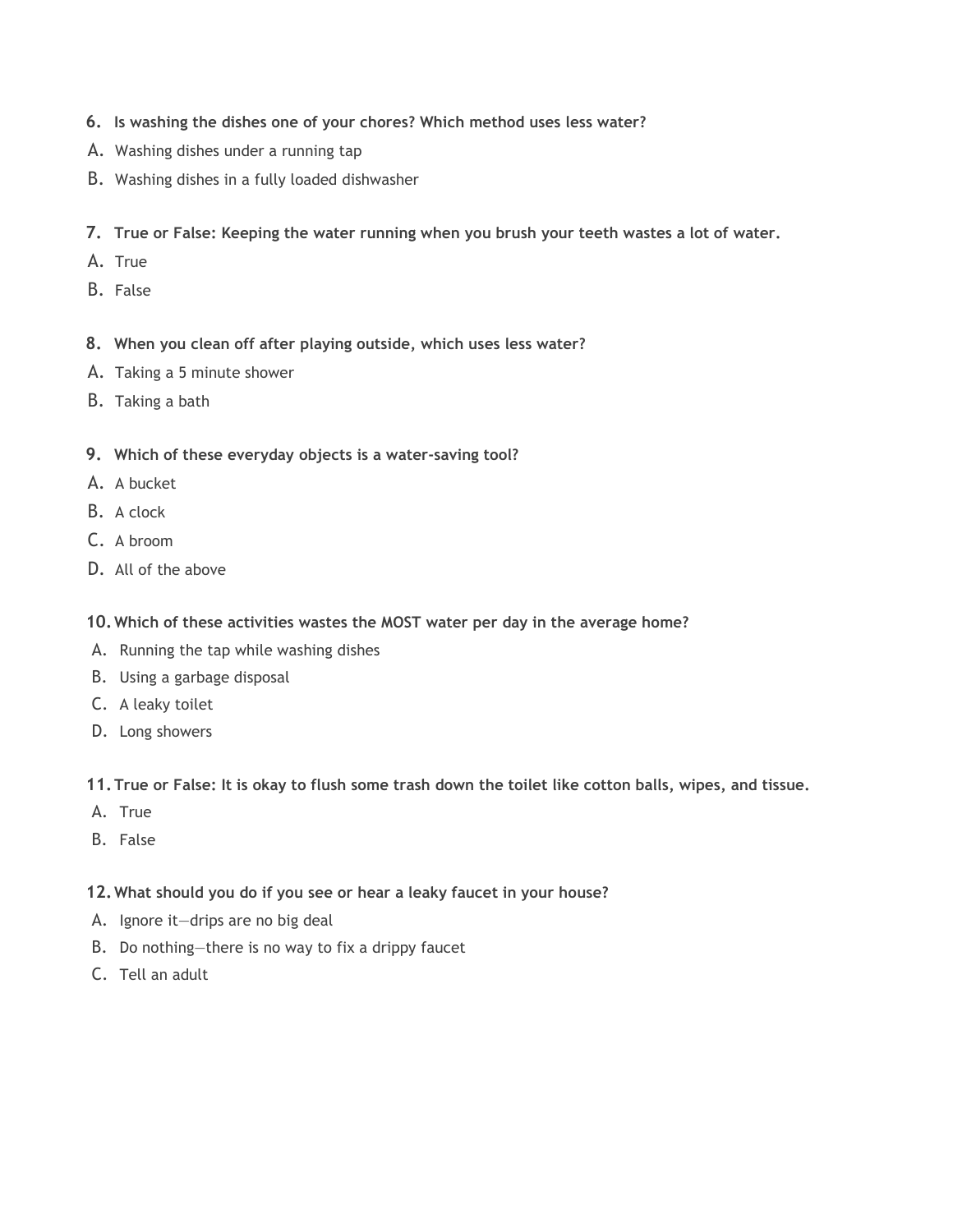## **Answer Key:**

| 1. | Answer: A                                                                                                                                                                                                                                                                                                                                   |
|----|---------------------------------------------------------------------------------------------------------------------------------------------------------------------------------------------------------------------------------------------------------------------------------------------------------------------------------------------|
|    | Although it is fun to run through the sprinklers at the hottest time of day, your lawn should only<br>be watered in the early morning or evening when it's cooler. Watering the yard when it's really<br>hot outside causes the water to evaporate before the plants have time to drink it.                                                 |
| 2. | Answer: B                                                                                                                                                                                                                                                                                                                                   |
|    | Just like you get thirsty when you are hot, plants are thirstier during hot and dry months. Some<br>plants that are native to your area may not mind the hot weather as much and may not need as<br>much extra water beyond what they get from rainfall alone.                                                                              |
| 3. | Answer: C                                                                                                                                                                                                                                                                                                                                   |
|    | Many car washes save more water than if you wash your car at home. They do this by recycling<br>the water that they use instead of letting it run down sewer drains. Tell your parents to search<br>online to find a "water-efficient" car wash near your house. If you do wash it at home use a<br>bucket instead of letting the hose run! |
| 4. | <b>Answer: D</b>                                                                                                                                                                                                                                                                                                                            |
|    | Ho How can a small family use so much water? It may seem hard to believe, but the average<br>American uses more than 80 gallons of water each day - to do things like flush toilets, run the<br>faucet, and water plants. That's enough to fill more than 1,200 glasses of water! Think about the<br>things you can do to save more water.  |
| 5. | Answer: B                                                                                                                                                                                                                                                                                                                                   |
|    | Although there is a lot of water on earth (75 percent of the earth's surface!), most of it is salt<br>water so you can't drink it. It is very important to save the water we use every day because less<br>than 1 percent of the earth's water can be used by people!                                                                       |
| 6. | Answer: B                                                                                                                                                                                                                                                                                                                                   |
|    | To save the most amount of water in the kitchen, use your dishwasher only when it's filled all of<br>the way with dirty dishes. You could also fill the sink with water instead of running the tap.                                                                                                                                         |
| 7. | Answer: A                                                                                                                                                                                                                                                                                                                                   |
|    | Brushing your teeth is important but you can waste up to 8 gallons of water by leaving the faucet<br>on when you brush your teeth in the morning and before bedtime. Turn off the tap and save<br>water!                                                                                                                                    |
| 8. | <b>Answer: A</b>                                                                                                                                                                                                                                                                                                                            |
|    | While it might be more fun to splash in a warm bath, it takes 70 gallons of water to fill a tub but<br>only 10 to 13 gallons for a five minute shower. If you do take a bath, put the stopper in the drain<br>right away and change the temperature as you fill the tub.                                                                    |